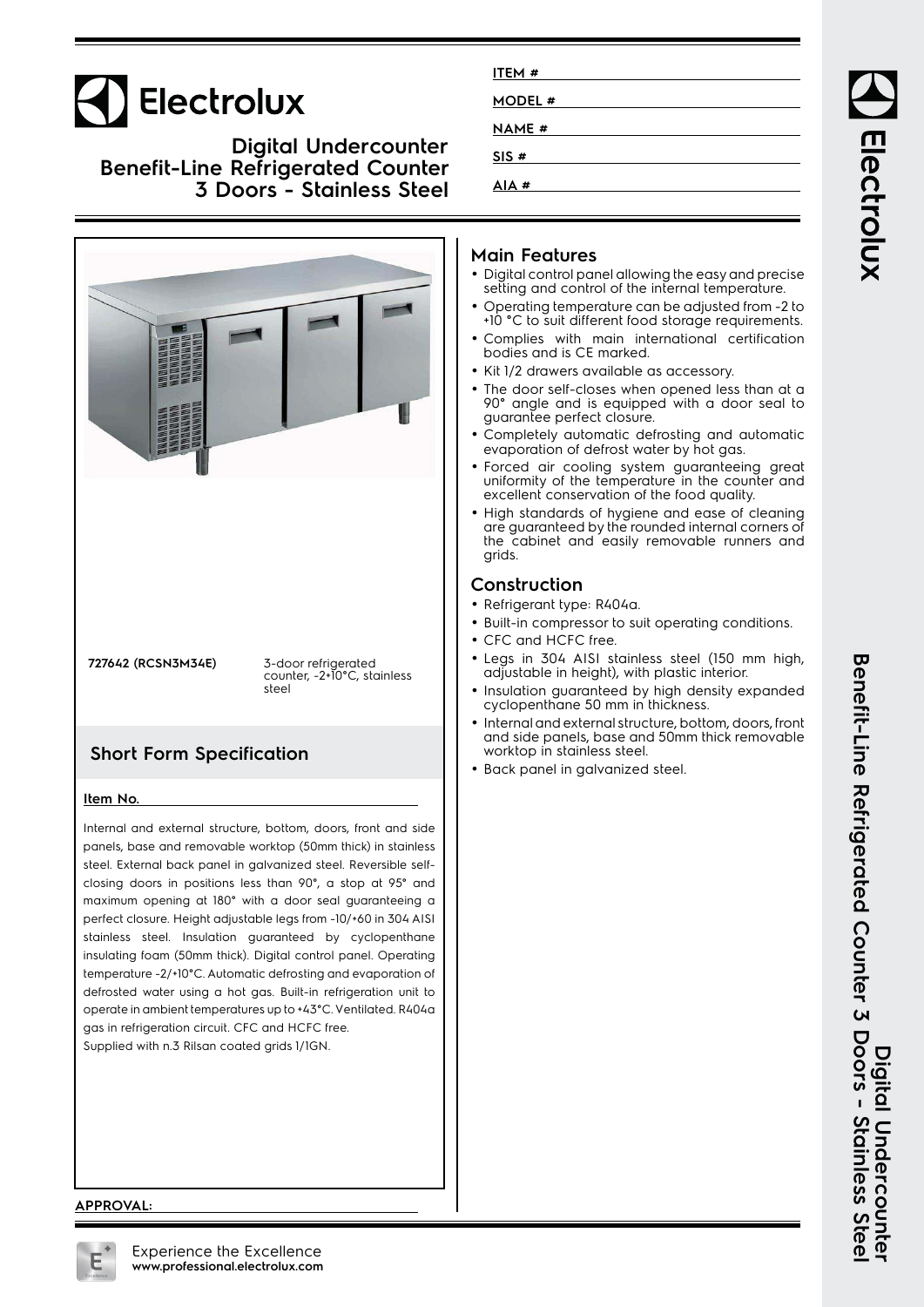

# **Digital Undercounter Benefit-Line Refrigerated Counter 3 Doors - Stainless Steel**

#### **Included Accessories** • 3 of 1/1GN grey rilsan grid PNC 881435 **Optional Accessories** • 2 half drawers kit for Benefit line counters PNC 880023  $\Box$ • Lock kit for Benefit line counters PNC 880024  $\Box$ • Wheels kit PNC 880025 ❑ • Reversibility door kit PNC 880046 ❑ • Internal structure to support 3 grids (right and left) PNC 880047  $\Box$ • Kit 2 stainless steel grids GN1/1 for refrigerated counters PNC 880139  $\Box$ • Stainless steel internal structure to support 6 grids (right and left) PNC 880140 ❑ • Kit integrated HACCP for digital refrigerators (IR33) PNC 880252 ❑ • Kit 4 feet for Benefit and Concept PNC 880334

refrigerated counters ❑ • Kit reversible door for standard benefit counters PNC 880341  $\Box$ 

 $\epsilon$ 

❑

• 1/1GN grey rilsan grid PNC 881435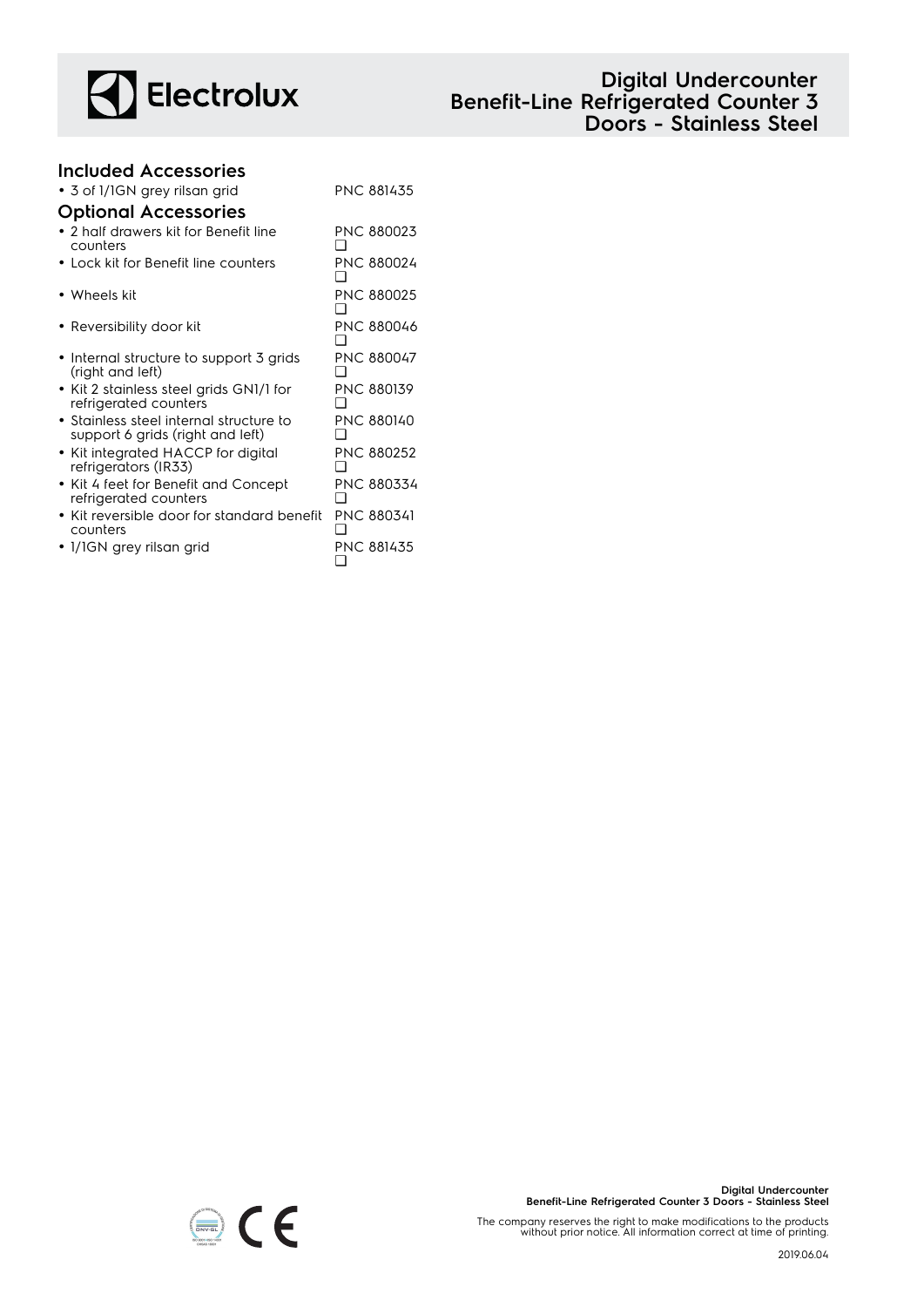# **A** Electrolux



# **Digital Undercounter Benefit-Line Refrigerated Counter 3 Doors - Stainless Steel**

### **Electric**

| Supply voltage:<br>727642 (RCSN3M34E)<br>Electrical power max.:         | 230 V/1 ph/50 Hz<br>$0.27$ kW |
|-------------------------------------------------------------------------|-------------------------------|
| Key Information:                                                        |                               |
| Gross capacity:<br>Net Volume:<br>$N^{\circ}$ of doors:<br>Door hinges: | 415 It<br>248 lt<br>3         |
| <b>External dimensions, Width:</b>                                      | 1721 mm                       |
| <b>External dimensions, Height:</b>                                     | 850 mm                        |
| <b>External dimensions, Depth:</b>                                      | 700 mm                        |
| <b>External dimensions, Depth</b><br>with Doors Open:                   | $1102$ mm                     |
| Internal Dimensions (depth):                                            | 580 mm                        |
| Internal Dimensions (height):                                           | 543 mm                        |
| <b>Internal Dimensions (width):</b>                                     | 365 mm                        |
| Net weight:                                                             | 115 kg                        |
| Noise level:                                                            | 55 dBA                        |
| <b>Approvals</b>                                                        | $CB$ ; $CE$                   |
| <b>Built-in Compressor and Refrigeration Unit</b>                       |                               |
| Worktop type:                                                           | Stainless Steel               |
| <b>Refrigeration Data</b>                                               |                               |
| Control type:                                                           | Digital                       |
| Compressor power:                                                       | $1/3$ hp                      |
| Refrigerant type:                                                       | <b>R404A</b>                  |
| <b>Refrigeration power:</b>                                             | 448 W                         |
| Refrigeration power at                                                  |                               |
| evaporation temperature:                                                | $-10 °C$                      |
| Refrigerant weight:                                                     | 160 a                         |
| Min/Max internal humidity:                                              | 50/                           |

### **Operating temperature min.:** -2 °C **Operating temperature max.:** 10 °C **Operating mode:** Ventilated **N° defrost in 24 hrs:** every 6 hrs

### **Product Information (EU Regulation 2015/1094)**

**Energy Class:** C **Yearly and daily energy consumption: Climate class:** Normal duty (cl.4) **Energy Efficiency Index (EEI):** 49.7

1205kWh/year - 3.16kWkWh/24h

**Digital Undercounter Benefit-Line Refrigerated Counter 3 Doors - Stainless Steel**

The company reserves the right to make modifications to the products without prior notice. All information correct at time of printing.